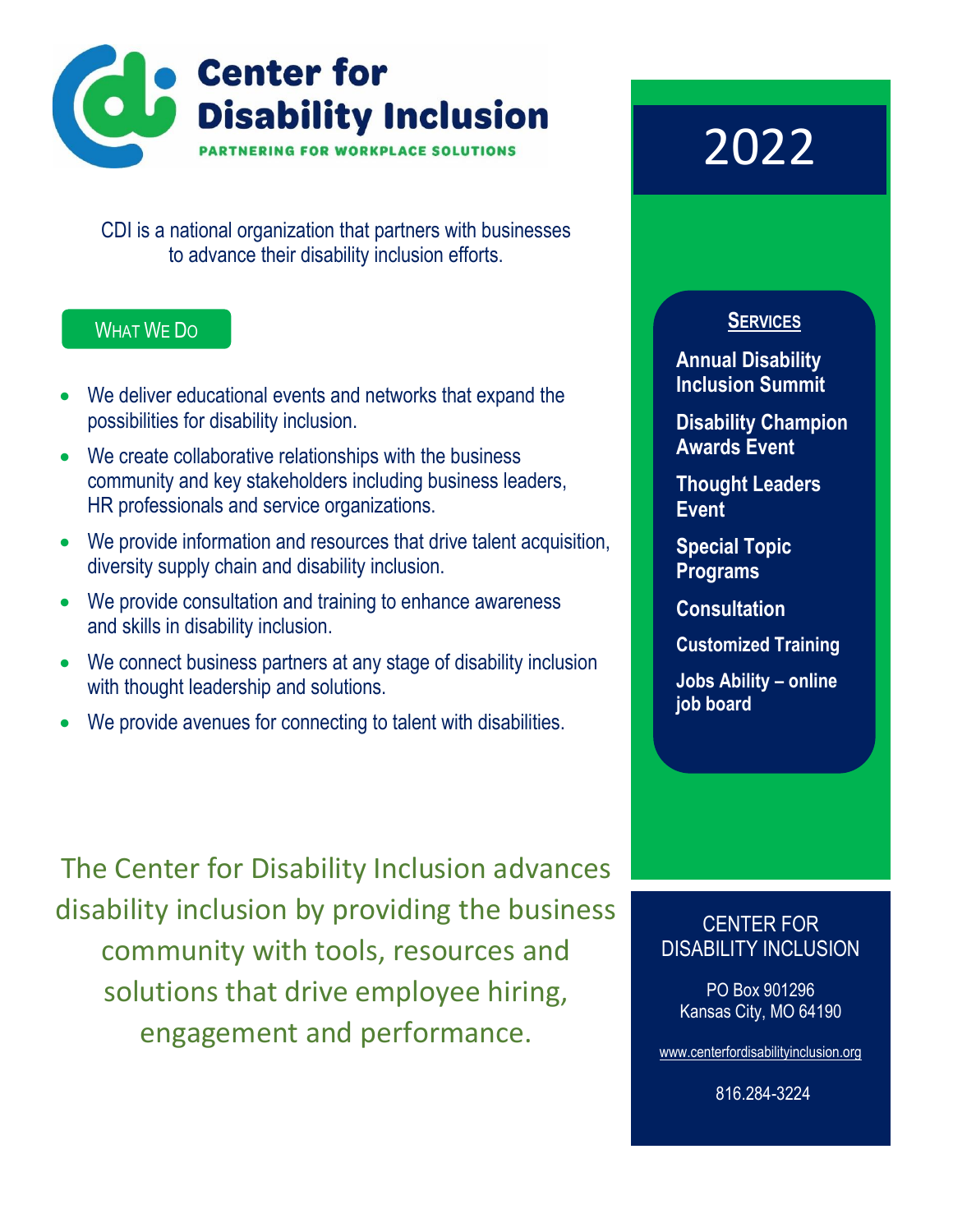

**The Center for Disability Inclusion has a tiered approach to partnership. Our top-level Platinum partnership provides a deeper dive into the disability inclusion process and helps our corporate partners gain traction and create a road map for targeted disability inclusion efforts. We meet you where you are on your journey and are ready to work together to help you elevate disability inclusion in your workplace and marketplace.**

## **Platinum Partnership**

**(\$8,000 annual investment)**

### **Customized Consultation**

- **Assistance in designing a disability inclusion strategic plan.**
	- o A comprehensive disability inclusion plan can be developed using *a benchmarking tool* that can assist in preparing the design for disability inclusion strategies.
	- o Up to 16 hours of consultation Partners receive onsite and virtual consultation and technical assistance based on their identified needs. Can include: 503 regulatory requirements, how to build a talent pipeline of candidates with disabilities, effective accommodation policies, processes and practices, self-identification strategies, web accessibility, ERG/BRG/Affinity Groups, training for hiring managers and more.

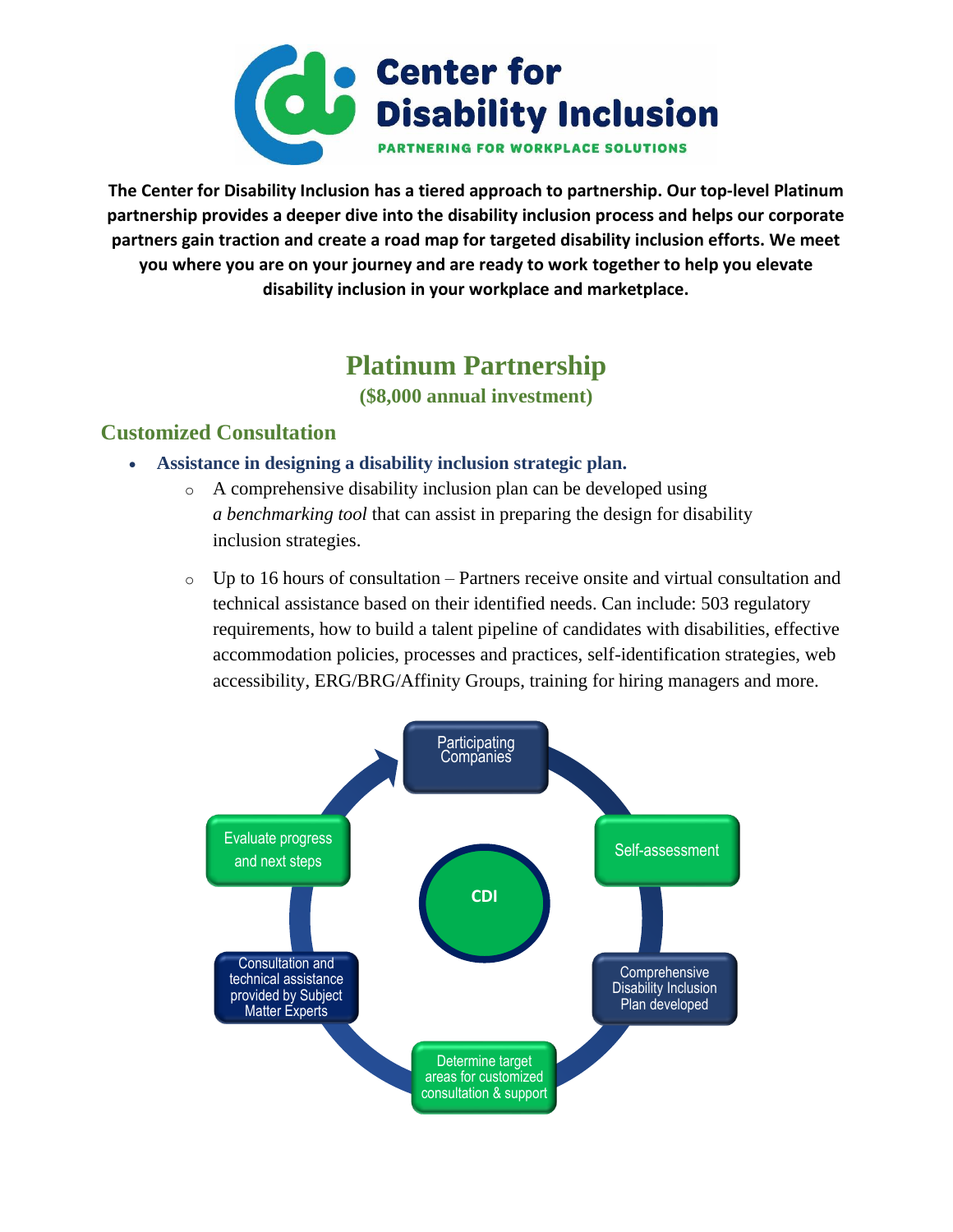## **Additional Benefits for Platinum Partners**

- **Brand Recognition**
	- o Prominent logo placement on our website, print and digital communications.
- **Jobs Ability** 
	- o Online job board designed for candidates with disabilities and companies who need to expand their talent pipeline.
	- o Unlimited job postings
- **Disability Inclusion Network**
	- o 2 attendees at each 60-minute monthly meeting with business and pivotal partners (community agencies).
	- o Develop meaningful partnerships, address barriers to disability inclusion and employment, make significant connections that result in jobs being filled.

#### • **Disability Inclusion Summit**

- o 4 complimentary registrations to this annual event
- o Annual Summit information packed Conference

#### • **Champions Awards Event**

- o 4 complimentary registrations to this annual event
- o Recognition of companies leading in their disability inclusion efforts.
- **Thought Leaders Event**
	- o 2 complimentary registrations to this annual event
	- o Subject matter expert presentation and facilitation of inclusion best practices
- **Educational Programs**
	- o 4 complimentary registrations to each program/webinar
	- o Relevant just in time training events

#### *See Partnership information on next page for more details.*



#### **Ask us how to get started today.**

Contact Darla Wilkerson/CEO [| dwilkerson@centerfordisabilityinclusion.org](mailto:dwilkerson@centerfordisabilityinclusion.org) Brenda Perkins/Director of Business Relations [bperkins@centerfordisabilityinclusion.org](mailto:bperkins@centerfordisabilityinclusion.org) Meaghan Walls/Director of Business Relations Nebraska [mwalls@centerfordisabilityinclusion.org](mailto:mwalls@centerfordisabilityinclusion.org) 

**Visit our website for more details - [www.centerfordisabilityinclusion.org](http://www.centerfordisabilityinclusion.org/)**